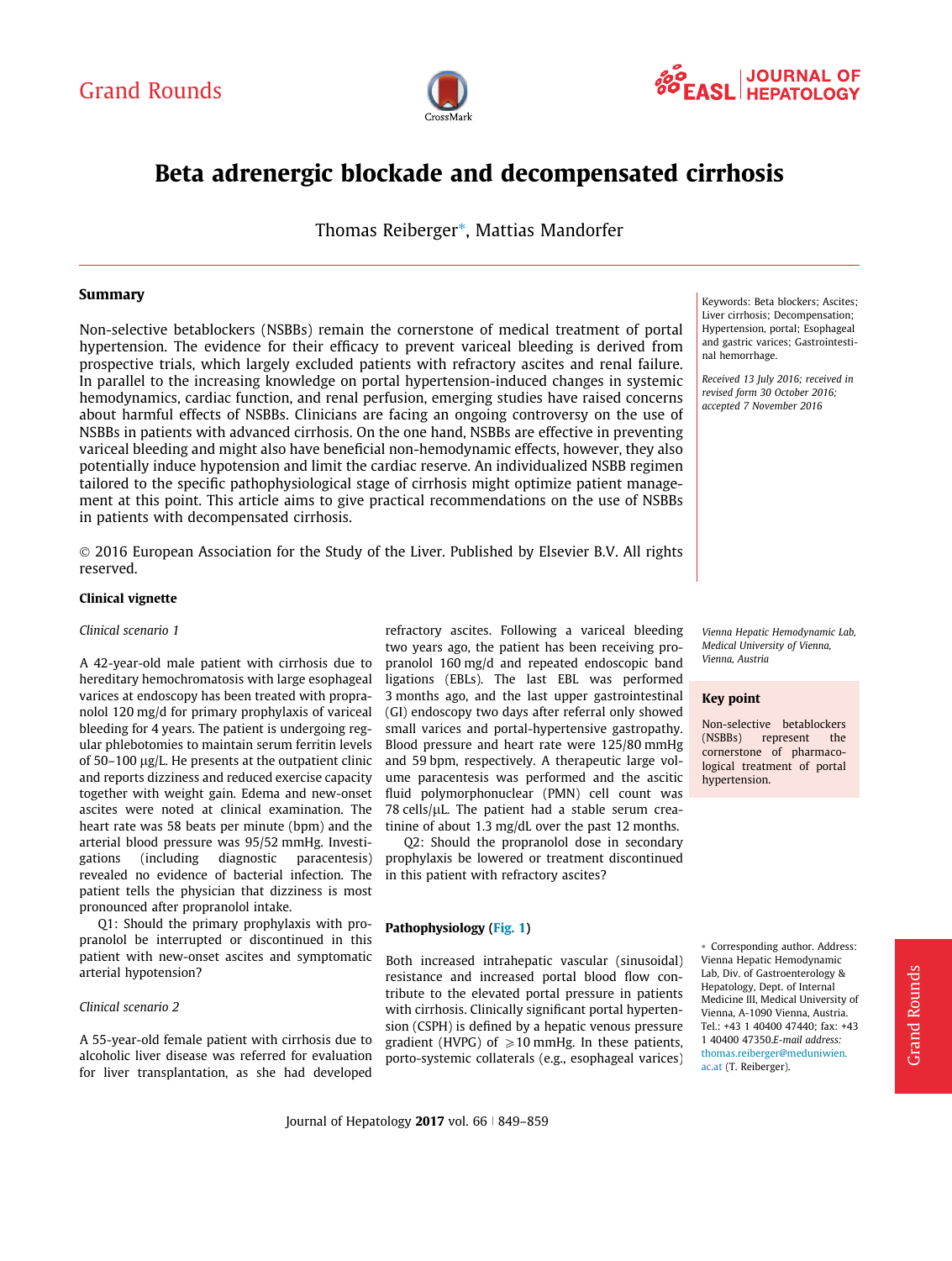<span id="page-1-0"></span>

Fig. 1. The effects of adrenergic blockage in compensated and decompensated cirrhosis.

and ascites may develop. Due to progressive to prevent progression from small to large varices splanchnic and peripheral vasodilation, portal hypertension ultimately leads to a hyperdynamic circulation with compensatory increases in heart rate and cardiac output. These changes characterize the hyperdynamic (or hyperkinetic) portalhypertensive syndrome [\[1,2\]](#page-8-0).

Importantly,  $\beta$ -adrenergic blockade leads to a more pronounced decrease in HVPG in patients with CSPH, since these patients have splanchnic vasodilatation and hyperdynamic circulation [\[3\]](#page-8-0). This explains why NSBBs are not generally effective in preventing the development of varices in patients with cirrhosis  $[4,5]$ , but might be able

in patients with CSPH [\[6,7\]](#page-8-0). The hemodynamic effects of NSBBs, thus, depend on the severity of the hyperdynamic state, since mechanistically NSBB act by decreasing heart rate and inhibiting splanchnic vasodilation. This would suggest, that achieving a HVPG-response to NSBBs is more likely in patients with pronounced hyperdynamic circulation (e.g., refractory ascites) [\[8\].](#page-8-0) Due to increased resting heart rates, higher doses of NSBBs might be necessary to achieve the same target heart rates in patients with decompensated, when compared to patients compensated disease. This would indeed impact both beneficial effects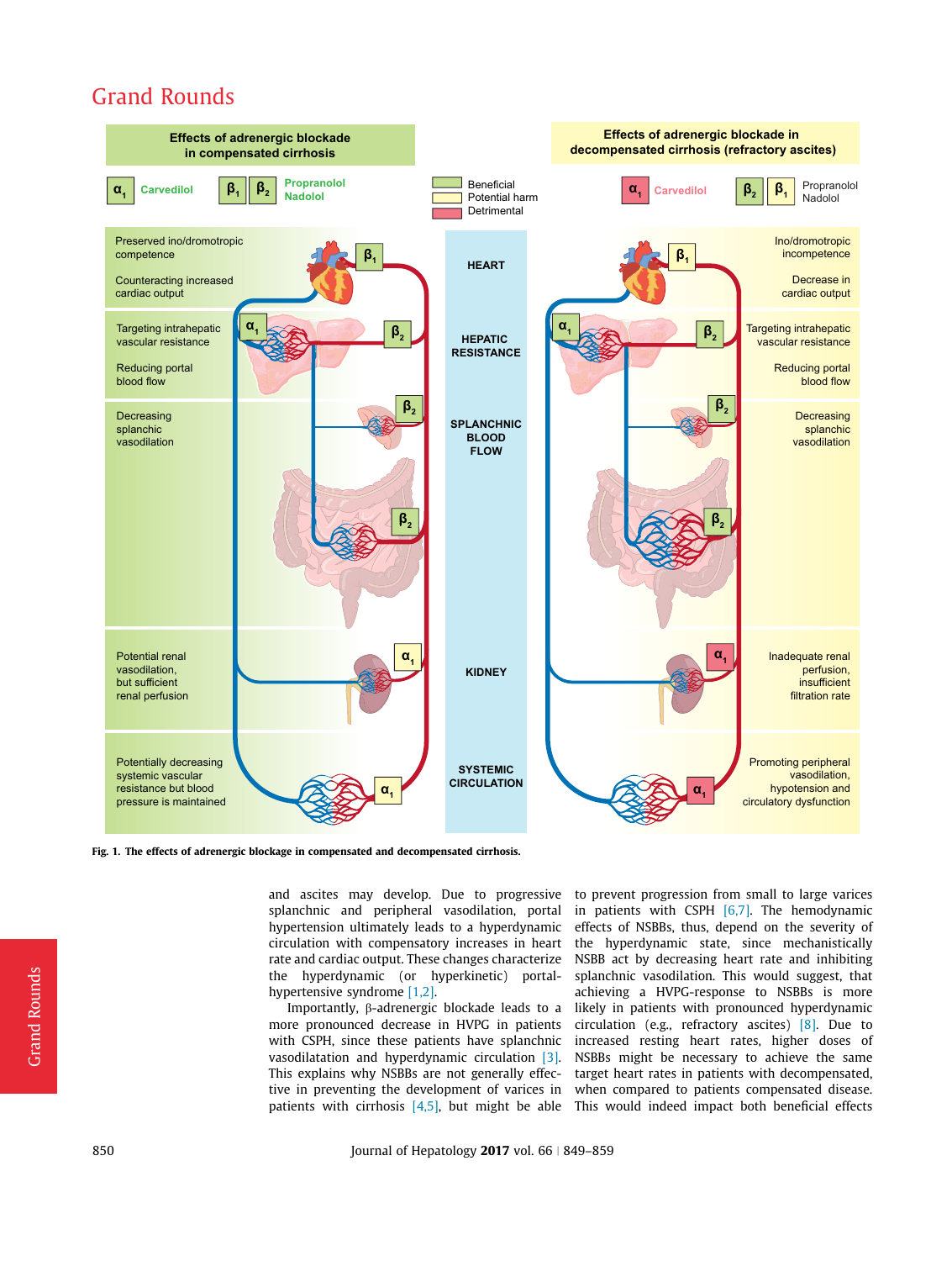on splanchnic hemodynamics and detrimental get heart rate (e.g., 60 bpm [\[27\]](#page-9-0) or even 50–55 bpm effects on systemic hemodynamics.

The upregulation of the sympathetic nervous system (SNS) activity associated with adrenergicmediated increase in cardiac output represents a compensatory adaption to the decrease in effective circulatory blood volume. In situations when cardiac reserve is critical, for example plasma volume depletion after large volume paracentesis, massive blood loss during variceal bleeding, or infections such as spontaneous bacterial peritonitis (SBP), patients with cirrhosis frequently develop a progressive impairment in systemic hemodynamics, which leads to acute kidney injury (AKI) and other organ failures [\[9\].](#page-8-0) NSBBs might impair the  $\beta$ adrenergic-mediated increase in cardiac output [\[10\],](#page-8-0) which is essential for maintaining the systemic and renal perfusion in advanced cirrhosis [\[11,12\]](#page-8-0). The critical role of the SNS to maintain a sufficient systemic circulation during SBP is also underlined by the beneficial effects of noradrenaline in hepatorenal syndrome (HRS) [\[13\]](#page-8-0) and indirectly by the deleterious effects of NSBBs on renal function if arterial hypotension occurs [\[14\]](#page-8-0).

#### Diagnostic and prognostic biomarkers

Currently, invasive measurement of HVPG is the only accurate method for diagnosis of portal hypertension [\[15\].](#page-8-0) Clinical signs that indicate CSPH are the presence of collaterals on imaging, varices in upper GI endoscopy, or ascites [\[16\]](#page-8-0). However, some patients might have CSPH without varices or ascites. Biomarkers such as liver stiffness [\[17\]](#page-8-0) and spleen stiffness [\[18\]](#page-8-0) measured by elastography, spleen diameter [\[19,20\]](#page-8-0), von-Willebrand factor [\[21\]](#page-9-0), or simply the platelet count be can used as surrogates for CSPH. Incorporating these markers into composite scores has been shown to be useful for the non-invasive assessment of the risk for CSPH and might also rule out varices needing treatment [\[19,22\]](#page-8-0).

There are no established non-invasive biomarkers for the evaluation of the 'hemodynamic' efficacy of NSBBs. Up until now, there has been no noninvasive way to predict the hemodynamic response to NSBBs apart from HVPG measurements prior to (without) and during NSBB treatment [\[23\].](#page-9-0) Acute response to i.v. propranolol can be used as an excellent surrogate for long-term response, but the HVPG measurement itself remains invasive [\[24\]](#page-9-0). However, some patients may lose their initial hemodynamic response to NSBBs, mainly due to modifications of NSBB dose, alcohol intake [\[25\],](#page-9-0) and worsening of liver function [\[26\].](#page-9-0)

With progression of liver disease and increasing HVPG, the activation of the SNS, and thus hyperdynamic circulation, gets more pronounced [\[1,11\]](#page-8-0). Due to limited availability of HVPG measurement, NSBBs are usually titrated to achieve a certain tar-

# JOURNAL OF HEPATOLOGY

[\[28\]\)](#page-9-0). The use of this strategy might imply that patients with more pronounced hyperdynamic circulation, such as patients with (refractory) ascites, are likely to receive higher doses of NSBBs. Indeed, almost half of the patients (46.7%) in the study by Serste et al. [\[29\]](#page-9-0), who first reported a deleterious effect of NSBBs on mortality in patients with refractory ascites received propranolol at a dose of 160 mg/day. The high doses used in this French study were due to the use of a long-lasting propranolol formulation, which makes titration difficult. Importantly, a nationwide study from Denmark showed that the dose of propranolol is an important determinant of its net impact in cirrhotic patients with SBP  $(n = 81)$ : while low propranolol doses (80 mg/d or less) were associated with reduced mortality (HR: 0.56), patients on high propranolol doses (160 mg/d) showed increased mortality after SBP (HR: 2.27 in unadjusted analysis) [\[30\].](#page-9-0) However, there is no standardized practice of NSBB dosing as underlined by the results of a recent survey among physicians (predominantly hepatologists and gastroenterologists from academic or tertiary care centers  $[31]$ ): The most popular strategy was to use doses that result in a 25% decrease in heart rate (about one third of responses). Thus, there was (and still is) no consensus on an optimal titration protocol [\[31\]](#page-9-0).

Ultimately, more mechanistic studies are needed to identify biomarkers in patients with decompensated liver disease that indicate beneficial effects of NSBBs and situations where NSBBs might be harmful. An increasing body of evidence suggests, that there is no detrimental effect of NSBBs in patients with ascites in general [\[32–34\]](#page-9-0). However, the use of NSBBs should be based on a critical risk/ benefit evaluation in patients with refractory ascites and signs of systemic circulatory dysfunction [\[16,35\].](#page-8-0) Severe hyponatremia [\[35\]](#page-9-0), low arterial blood pressure [\[36\]](#page-9-0) or cardiac output [\[37\],](#page-9-0) and increasing serum creatinine as a marker of renal failure [\[9\]](#page-8-0) indicate a worse prognosis in patients with decompensated cirrhosis, in whom a dose reduction or (temporal) discontinuation of NSBB treatment might be considered [\[16\]](#page-8-0). Thus, in the last Baveno VI consensus [\[16\]](#page-8-0), the panel of Drs. Reiberger, Moreau, Ripoll, Albillos, Augustin, Salerno, Abraldes and Garsia-Tsao proposed that in patients with refractory ascites and (i) systolic blood pressure <90 mmHg, or (ii) serum creatinine >1.5 mg/dL, or (iii) hyponatremia <130 mmol/L the NSBB dose should be reduced or NSBB treatment discontinued.

The longitudinal assessment of prognostic scores reflecting liver dysfunction (i.e., the model for endstage liver disease [MELD] and the Child-Pugh scores) is used to identify patients who have progressed to a more advanced stage. In the decompensated stage, these prognostic scores together with a relative decrease in cardiac index and the presence of left ventricular dysfunction represent important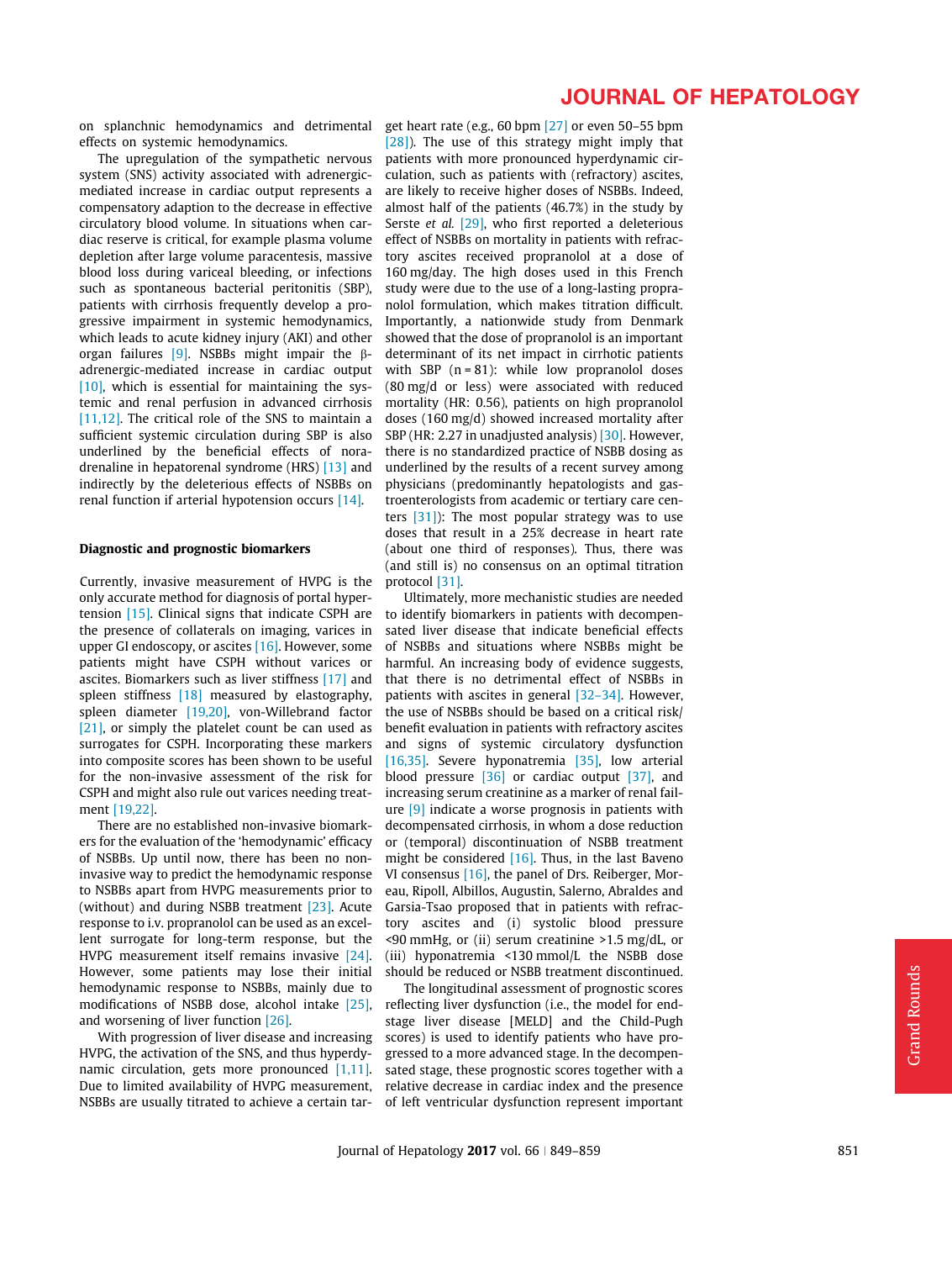| Study                                | <b>Type of patients</b>                                  | Conclusion                                                                   | <b>Strengths</b>                    | <b>Limitations</b>                                                |
|--------------------------------------|----------------------------------------------------------|------------------------------------------------------------------------------|-------------------------------------|-------------------------------------------------------------------|
| Leithead et al.                      | Cirrhosis and ascites listed                             | NSBBs reduced waiting list                                                   | Propensity score                    | Retrospective                                                     |
| Gut 2015 [1]                         | for OLT:                                                 | mortality in patients with                                                   | matching                            | Short follow-up                                                   |
|                                      | $N = 159$ NSBB,<br>$N = 163$ w/o NSBB                    | ascites including those with<br>refractory ascites                           | Large sample size                   | Transplant setting                                                |
| Mookerjee et al.                     | $ACLF$ ; $N = 155$ NSBB,                                 | History of/ongoing NSBB                                                      | Prospective                         | Lower ACLF grades in                                              |
| J Hepatol                            | $N = 185$ w/o NSBB                                       | treatment reduced mortality in case                                          | Large sample size                   | <b>NSBB</b> patients                                              |
| 2016 [2]                             |                                                          | of ACLF development                                                          | Low NSBB doses                      | 78/185 patients stopped<br>NSBBs before developing<br><b>ACLF</b> |
| Aday et al. Am J<br>Med Sci 2016 [3] | Cirrhosis and ascites/varices or                         | Among patients with ascites,                                                 | Large sample size                   | Retrospective                                                     |
|                                      | both ascites and varices;                                | including those with severe                                                  |                                     |                                                                   |
|                                      | $N = 1039$ NSBB,                                         | ascites, mortality was lower in the                                          |                                     |                                                                   |
|                                      | $N = 1380$ w/o NSBB                                      | NSBB-treated group                                                           |                                     |                                                                   |
| Bang et al. Liver<br>Int 2016 [4]    | Cirrhosis and ascites;                                   | Reduced mortality risk with propra-                                          | Large sample size                   | Potential underreporting                                          |
|                                      | $N = 3075$ mildly                                        | nolol doses <160 mg/day only but                                             | Propensity score                    | within the registry                                               |
|                                      | decompensated, $N = 644$<br>severly decompensated;       | not with higher doses                                                        | matching                            |                                                                   |
|                                      | <b>20% NSBB</b>                                          |                                                                              |                                     |                                                                   |
| Galbois et al.                       | Cirrhosis and sepsis;                                    | No difference in ICU mortality                                               | Well characterized                  | Retrospective                                                     |
| <b>Hepatology</b><br>$2011$ [5]      | $N = 36$ NSBB, $N = 42$ w/o NSBB                         | (NSBBs were discontinued during                                              | patients (ICU)                      | Small sample size                                                 |
|                                      |                                                          | hemodynamic instability)                                                     |                                     |                                                                   |
|                                      |                                                          | 6-month mortality was higher in                                              |                                     |                                                                   |
| <b>Robins</b>                        | Cirrhosis and severe ascites,                            | <b>ICU survivors on NSBBs</b><br>No difference in survival                   | Low propranolol                     |                                                                   |
| <b>Hepatology</b>                    | $N = 114$                                                |                                                                              | doses                               | Retrospective                                                     |
| 2014 [6]                             |                                                          |                                                                              |                                     |                                                                   |
| Mandorfer et al.                     | Cirrhosis and ascites;                                   | NSBBs decreased hospitalization                                              | Large sample size                   | Retrospective                                                     |
| Gastroenterology                     | $N = 245$ NSBB,                                          | and increased survival in patients                                           |                                     | Carvedilol included                                               |
| 2014 [7]                             | $N = 362$ w/o NSBB                                       | with ascites                                                                 |                                     |                                                                   |
|                                      |                                                          | NSBBs increased risks for AKI/HRS<br>and mortality after SBP                 |                                     |                                                                   |
| Kimer et al.                         | Cirrhosis and refractory                                 | No difference in mortality                                                   |                                     | Retrospetive                                                      |
| Scand $\overline{ }$                 | ascites; $N = 23$ NSBB,                                  | between patients with and                                                    |                                     | Small sample size                                                 |
| <b>Gastroenterol</b>                 | $N = 38$ w/o NSBB                                        | without NSBBs                                                                |                                     |                                                                   |
| 2015 [8]                             |                                                          |                                                                              |                                     |                                                                   |
| Bossen et al.                        | Cirrhosis and severe ascites;                            | NSBBs did not affect mortality in                                            | Prospectively                       | Post-hoc analysis                                                 |
| <b>Hepatology</b>                    | $N = 559$ NSBB,<br>$N = 629$ w/o NSBB                    | patients with severe ascites includ-<br>ing patients with refractory ascites | collected data<br>Large sample size |                                                                   |
| $2016$ [9]                           |                                                          | NSBBs were stopped in 29% due to                                             |                                     |                                                                   |
|                                      |                                                          | safety concerns                                                              |                                     |                                                                   |
| Njei et al. Gut                      | Cirrhosis and ascites;                                   | Carvedilol but not                                                           | Large sample size                   | Not all relevant studies                                          |
| 2016 [10]                            | Meta-analysis                                            | propranolol/nadololol<br>increased                                           | for propranolol                     | were considered                                                   |
|                                      |                                                          | mortality                                                                    |                                     | Small sample size for                                             |
|                                      |                                                          |                                                                              |                                     | nadolol/carvedilol<br>Susbtantial                                 |
|                                      |                                                          |                                                                              |                                     | heterogeneity<br>between studies                                  |
| Serste et al.                        | Cirrhosis and refractory                                 | Propranolol was associated                                                   | Prospectively                       | High propranolol doses                                            |
| Hepatology                           | ascites; $N = 77$ NSBB,                                  | with increased mortality                                                     | collected data                      |                                                                   |
| 2010 [11]                            | $N = 74$ w/o NSBB                                        |                                                                              | 'True' refractory                   |                                                                   |
|                                      |                                                          |                                                                              | ascites (high doses of              |                                                                   |
| Serste et al.                        | Cirrhosis and refractory                                 | Propranolol increased the risk of                                            | diuretics)<br>Prospective           | Small sample size                                                 |
| J Hepatol                            | ascites; $N = 10$                                        | paracentesis-induced                                                         | Cross-over design                   | High propranolol doses                                            |
| 2011 [12]                            |                                                          | circulatory dysfunction                                                      |                                     |                                                                   |
| Serste et al.                        | Severe alcoholic hepatitis;                              | Propranolol was associated                                                   | Prospectively                       | Post-hoc analysis                                                 |
| Liver Int                            | $N = 48$ NSBB, $N = 91$ w/o NSBB                         | with a higher incidence of AKI in                                            | collected data                      |                                                                   |
| 2015 [13]                            |                                                          | severe alcoholic hepatitis                                                   |                                     |                                                                   |
| Kalambokis et al.<br>Gut 2016 [14]   | Primary prophylaxis, small<br>varices without red spots, | Propranolol was associated<br>with increased risks of HRS and                | Well-defined popula-                | Retrospective                                                     |
|                                      | Child-Pugh 7-13 points; $N = 53$                         | mortality in Child-Pugh                                                      | tion and setting                    | Small sample size and<br>subgroups                                |
|                                      | NSBB, $N = 41$ w/o varices                               | C patients (but not in                                                       |                                     |                                                                   |

<span id="page-3-0"></span>Table 1. Current evidence for NSBB effects in patients with decompensated cirrhosis.

ACLF, acute-on-chronic liver failure; AKI, acute kidney injury; HRS, hepato-renal syndrome; ICU, intensive care unit; NSBB, non-selective beta-blocker; OLT, orthotopic liver transplantation; SBP, spontaneous bacterial peritonitis.

C patients (but not in Child-Pugh B)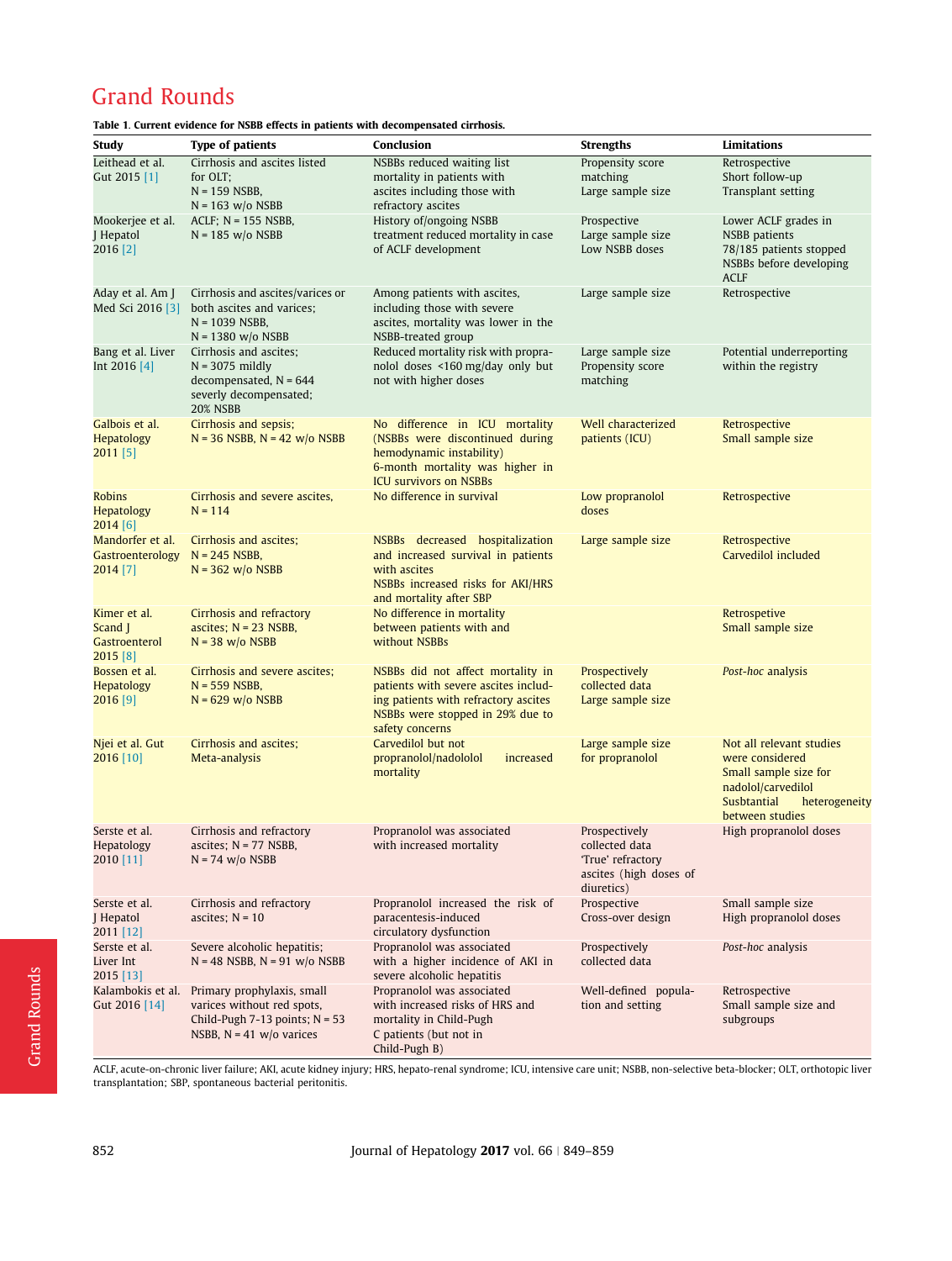predictors of mortality [\[38\].](#page-9-0) Recent data presented at the International Liver Congress<sup> $M$ </sup> (ILC) in Barcelona showed that systolic ventricular dysfunction was more prevalent in patients with higher MELD scores, and NSBBs may impact on cardiac contractility only in very severe disease, i.e., MELD score >25 [\[39\]](#page-9-0). Thus, further studies investigating the value of echocardiography for identifying patients in whom NSBBs might be harmful are warranted.

On the other hand, it seems that markers of systemic inflammation (e.g., white blood cell count) could be indicative of beneficial effects of NSBBs, as suggested by an analysis of the CANONIC study by Mookerjee et al. [\[40\]](#page-9-0) Intestinal transit time [\[41\]](#page-9-0) and markers of bacterial translocation [\[42\]](#page-9-0) during NSBB treatment might serve as additional biomarkers to monitor non-hemodynamic effects of NSBBs in patients with cirrhosis.

### Current management with supporting evidence

Non-selective b-blockers (NSBBs) have been shown to effectively reduce the risk of variceal bleeding  $[43-45]$  and rebleeding  $[46,47]$  due to a reduction of portal pressure. Thus, Baveno VI [\[16\]](#page-8-0) and AASLD [\[48\]](#page-9-0) guidelines recommend NSBBs for primary prophylaxis and for secondary prophylaxis (in combination with EBL) of variceal bleeding in patients with cirrhosis and esophageal varices.

The absolute risk reduction to prevent first variceal bleeding with NSBB treatment (vs. no treatment) is -10%, thus, ten patients (number needed to treat, NNT) have to receive NSBBs to prevent one episode of bleeding within a 2-year period [\[49\]](#page-9-0). When only patients with medium-large varices are treated with NSBB in primary prophylaxis, the absolute risk reduction is -16%; the corresponding NNT is six patients [\[49\].](#page-9-0) However, NSBBs do not decrease mortality in patients with medium-large varices in the setting of primary prophylaxis  $[49]$ . Interestingly, there is only a nonsignificant trend of a -9% absolute risk reduction of first variceal bleeding in patients with medium-large varices and ascites (from 31% to 22%) [\[49\].](#page-9-0)

In contrast, the absolute risk reduction of recurrent variceal bleeding (secondary prophylaxis) is -21% with a NNT of only five patients. In secondary prophylaxis, NSBB treatment does also decrease mortality by -7% with a number needed to treat of 14 patients [\[49\]](#page-9-0).

Guidelines and recommendations are based on evidence from high-quality randomized controlled trials that have largely excluded patients with refractory ascites, renal failure, or infections such as SBP. However, the development of ascites is the most common first decompensating event [\[50\].](#page-9-0) While NSBBs have been used to reduce the risk of variceal bleeding and rebleeding for more

# JOURNAL OF HEPATOLOGY

than two decades, the last 5 years have been dominated by discussions among experts about the net effect of NSBBs on survival in patients with decompensated cirrhosis. While the pathophysiological mechanisms involved in the portal-hypertensive syndrome have yet to be fully explored, the net effect of NSBBs on the outcome of patients in certain stages of cirrhosis is being assessed in clinical studies. The discussion about potential harmful effects in advanced liver disease, i.e., decompensated cirrhosis, was triggered by the study of Serste et al. [\[29\]](#page-9-0) that reported increased mortality in patients with cirrhosis and refractory ascites treated with NSBBs. The window hypothesis [\[11\],](#page-8-0) proposed by Krag and co-workers is consistent with these results and implies the existence of a therapeutic window for NSBB treatment, which closes late in the natural course of cirrhosis. Since then, several other studies have reported conflicting results.

NSBBs are more than portal pressure-lowering drugs, as demonstrated by the amelioration of bacterial translocation  $[42]$ , as well as the reduction of SBP development, which were independent of hemodynamic response [\[51\]](#page-9-0). In patients with acute-onchronic liver failure (ACLF) – a distinct pathophysiological syndrome different from decompensated cirrhosis [\[52\]](#page-9-0) – NSBBs use was associated with lower white blood cell count and improved survival [\[40\]](#page-9-0). This data was obtained from a large prospective multicenter trial (the CANONIC study [\[52\]\)](#page-9-0). In this study, the rate of ACLF development was similar in patients discontinuing NSBB treatment after inclusion and in patients with continuous NSBB use (13% vs. 17%). However, in patients who went on to develop ACLF, the 28-day mortality was lower among NSBB users (24% vs. 34%). The significance of these findings [\[40\]](#page-9-0) are limited by the lack of a uniform definition of refractory ascites and a higher severity of ACLF (more ACLF stage 2/3) in patients without NSBB treatment. Moreover, almost half of patients (77 of 148 patients) discontinued NSBB treatment prior to ACLF development. In contrast, in severe alcoholic hepatitis, which is a common precipitating event of ACLF, NSBBs were associated with development of AKI [\[53\]](#page-9-0).

The latter findings indicate that patients with severe liver disease are not the same, and the mere presence of ascites in decompensated cirrhosis, ACLF, or severe alcoholic hepatitis should not be regarded as an absolute contraindication for the use of NSBBs to prevent variceal bleeding and rebleeding.

We have summarized the studies that have specifically assessed the safety of NSBB in patients with ascites (see [Table 1](#page-3-0)), also discussing their strengths and limitations. The type of patients studied and the clinical scenario in which NSBBs were used were not uniform across the studies, which might explain the discrepant results.

Yet, some of these studies deserve special attention: Leithead et al.  $[54]$  analyzed a cohort of n = 322

## Key point

Endoscopic band ligation is a safe and effective strategy for primary prophylaxis of variceal bleeding in case of intolerance to NSBBs.

#### Key point

NSBBs also exert nonhemodynamic beneficial effects in patients with cirrhosis and seem to increase survival patients with ACLF.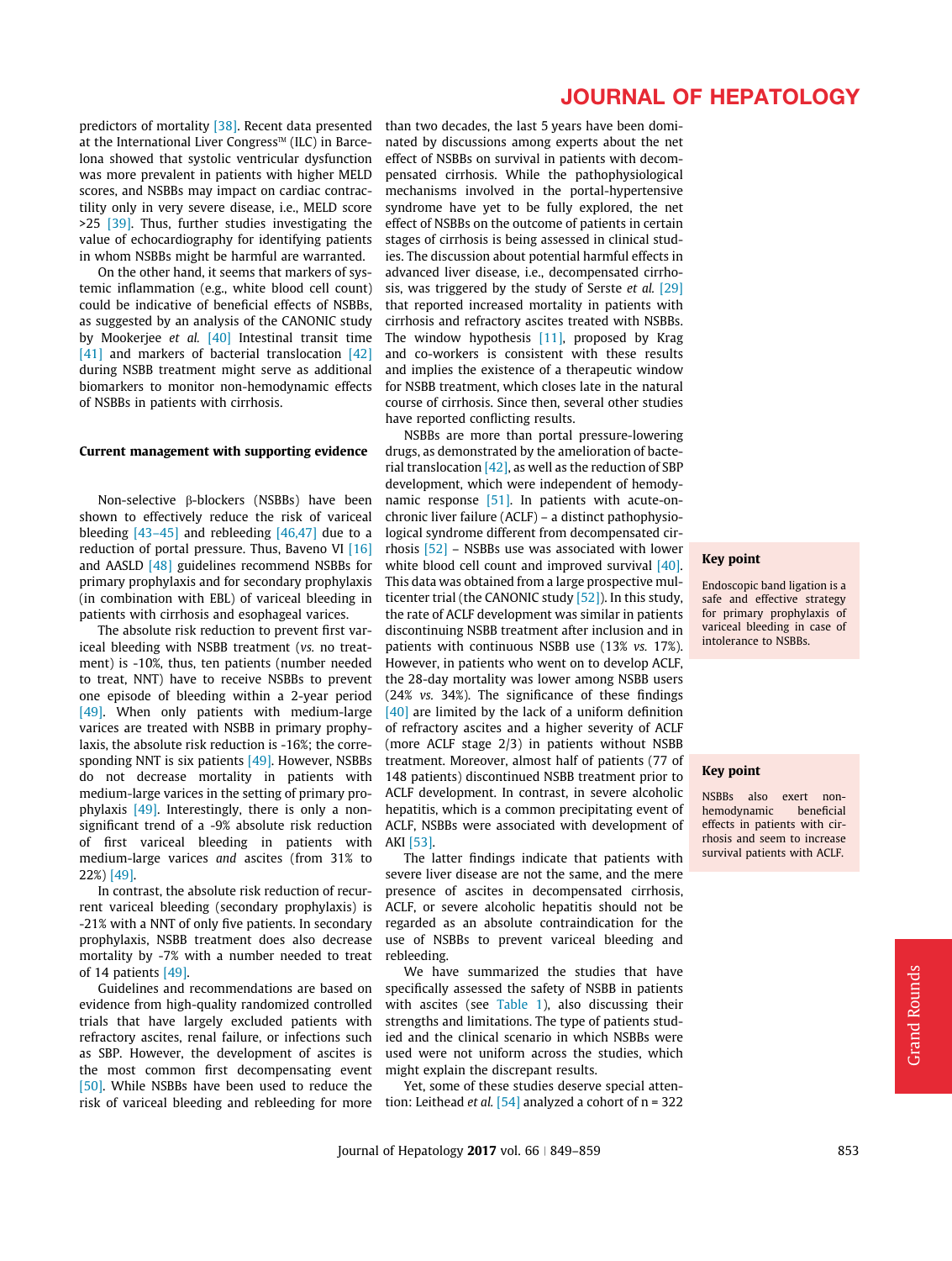## Key point

NSBBs should be used in secondary prophylaxis of variceal bleeding since they reduce mortality.

# Key point

Ascites per se is not a contraindication for NSBB treatment.

patients with cirrhosis and ascites being listed for **Areas of uncertainty** liver transplantation. They included a subgroup of n = 117 patients with refractory ascites and found a reduced risk of waiting list mortality if patients were on NSBB treatment. The study was welldesigned and statistically sound, since analyses were controlled for relevant confounding factors and repeated using propensity-score matching. However, data such as blood pressure, or causes of mortality could not be obtained in all patients. Moreover, the median follow-up was less than 3 months, which significantly limits the generalizability of their findings. In addition, the population on the liver transplant waiting list represents a highly-selected cohort of patients including a significant number of patients with a history of variceal bleeding (32%), and thus, on secondary prophylaxis. According to the concept of riskbenefit-stratification, beneficial effects of NSBBs are more pronounced in secondary prophylaxis than in primary prophylaxis: As mentioned previously, the NNT to avoid one episode of variceal bleeding is only five in secondary prophylaxis vs. ten in primary prophylaxis. An important finding of this study was the 'intermediate' effect of carvedilol (vs. propranolol) in reducing mortality in patients with ascites $[54]$ , indicating that additional a1-adrenergic blockade is 'less benefical', when compared to traditional NSBBs. A detrimental role for carvedilol in patients with ascites was also observed in a recent meta-analysis, which also included data from the Leithead et al. [\[54\]](#page-9-0) study, suggesting that carvedilol but not propranolol or nadolol increase mortality in cirrhotic patients with ascites [\[55\]](#page-9-0). While we and others have generally found beneficial effects of NSBB on hospitalization rates [\[14\]](#page-8-0) and in-hospital mortality [\[56\]](#page-9-0) in cirrhotic patients with ascites, close clinical monitoring of NSBB safety is needed in patients with refractory ascites requiring repetitive paracenteses in close intervals [\[12,29\]](#page-8-0), and in cases of SBP-associated arterial hypotension and AKI [\[14\].](#page-8-0)

Strong evidence against an increased mortality with NSBBs in ascites was created by a recent individual patient data-based analysis of three randomized controlled trials on satavaptan including 1198 patients with cirrhosis and ascites [\[34\]](#page-9-0). NSBB users had a lower prevalence of Child-Pugh stage C cirrhosis, less hyponatremia and a lower proportion had refractory ascites, but Cox regression was performed to adjust for these factors. The safety of NSBBs was further confirmed in a subgroup of n = 588 patients with refractory ascites [\[34\].](#page-9-0)

Thus, in general, ascites is not a contraindication for NSBB treatment and NSBBs can be used for primary prophylaxis and should be used in secondary prophylaxis of variceal bleeding.

Are NSBBs effective and safe in cirrhotic patients with ascites?

There is no prospective study that assessed the efficacy and safety of NSBBs to prevent variceal bleeding or rebleeding specifically in patients with cirrhosis and ascites. As mentioned previously, most studies on primary and secondary prophylaxis excluded patients with refractory ascites and renal failure. Even if a small number of patients with ascites were included, this does not necessarily imply that NSBBs are as effective and safe in patients with cirrhosis and ascites. We would like to emphasize that achieving a hemodynamic response to NSBBs is associated with a decreased risk of development of ascites and its complications, i.e., SBP and HRS [\[57\]](#page-9-0). It is unclear whether NSBBs can reduce complications in patients who have already developed ascites. However, a nationwide study based on Danish registers confirmed the association between NSBB treatment and lower risk of SBP development in patients who had already developed ascites [\[58\].](#page-9-0) We continue to use NSBBs for primary prophylaxis of variceal bleeding in patients with ascites but tend to switch to EBL in case of systolic blood pressure <90 mmHg, serum creatinine >1.5 mg/dl, or hyponatremia <130 mmol/ L. In secondary prophylaxis we try to maintain NSBB treatment but in case of refractory ascites we avoid carvedilol and high doses of propranolol (>80 mg/d).

Can NSBB therapy prevent the development/recurrence of SBP?

Despite meta-analyses [\[51\],](#page-9-0) it is still not entirely clear if NSBB treatment can prevent the occurrence of SBP in patients with cirrhosis who have already developed ascites. Both experimental [\[41\]](#page-9-0) and clinical [\[42\]](#page-9-0) studies suggest that NSBB treatment is associated with decreased bacterial translocation. Bacterial translocation happens mostly at the decompensated stage after ascites has developed, giving another reason in favor of the use of NSBBs in patients with ascites. It is unknown whether NSBBs can prevent recurrent SBP, if the SBP episode has already occurred under NSBB treatment. Current guidelines [\[16,28\]](#page-8-0) do not support the use of NSBBs in patients without varices just for prevention of SBP.

Systemic inflammation – potentially triggered by bacterial translocation – plays a key role in further decompensation and development of organ failure in cirrhosis [\[59\]](#page-9-0). NSBBs might exert additional anti-inflammatory effects in patients with cirrhosis [\[40\],](#page-9-0) which could be attributed to a reduction of bacterial translocation  $[42]$  or an improvement of endothelial dysfunction [\[60\].](#page-9-0) A recent study has proposed that propranolol is able to prevent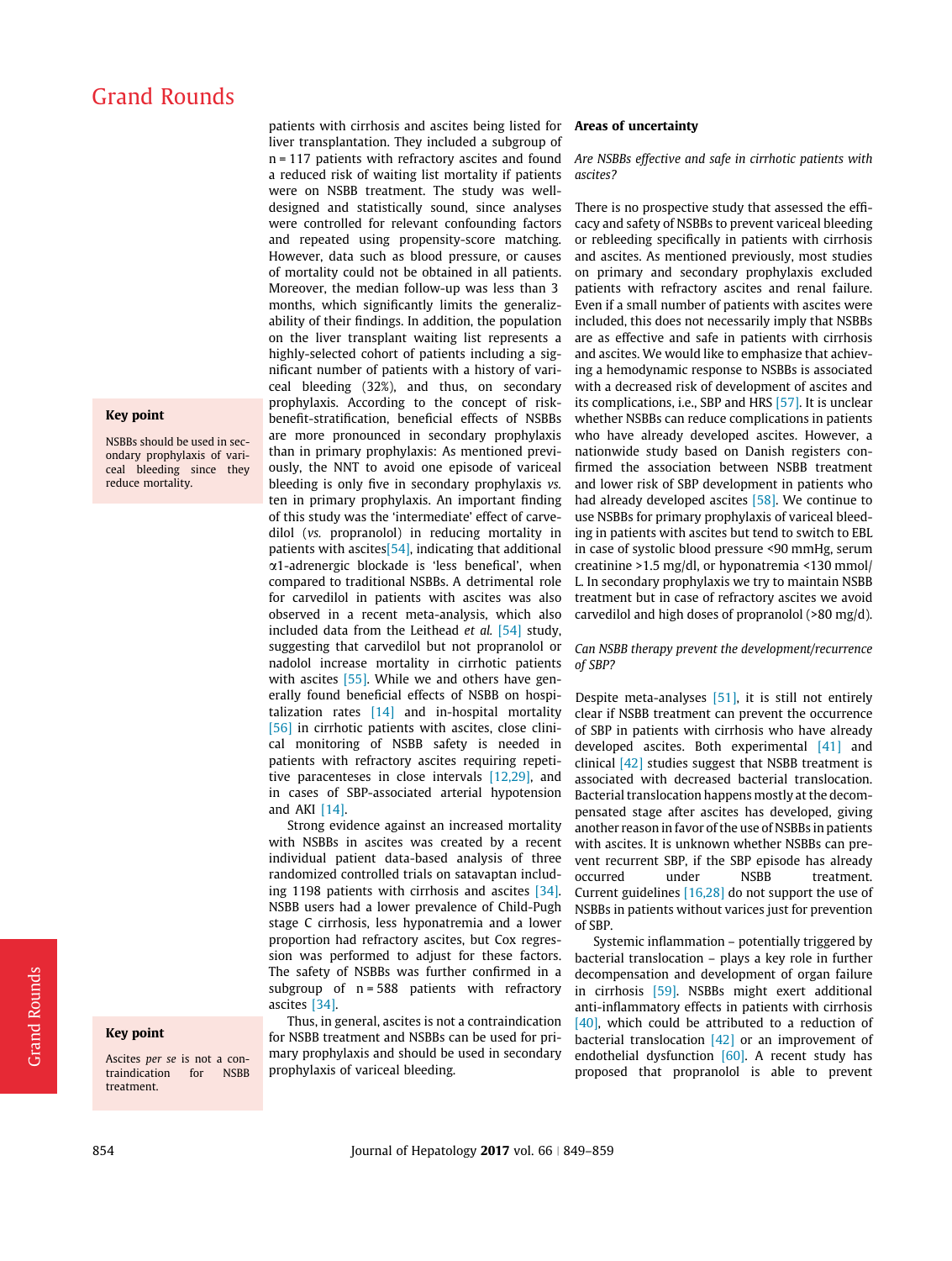## <span id="page-6-0"></span>Table 2. Recommendations for clinical practice.

| Clinical scenario                   | Recommendation                                                                                                                                                                         |
|-------------------------------------|----------------------------------------------------------------------------------------------------------------------------------------------------------------------------------------|
| Decompensation                      | • Evaluate the patient for liver transplantation                                                                                                                                       |
| First decompensation with ascites   | Screen for varices if not already done<br>٠                                                                                                                                            |
| (primary prophylaxis)               | Medium-large varices: Start primary prophylaxis with either NSBB or EBL according to local expertise<br>and patient preference                                                         |
|                                     | • Ascites per se is not a contraindication for NSBBs                                                                                                                                   |
|                                     | If ascites is severe or refractory avoid high doses of propranolol $(>80 \text{ mg/d})$ and do not use carvedilol                                                                      |
| Variceal bleeding and ascites       | Treat variceal bleeding according to recommendations of the Baveno VI consensus                                                                                                        |
| (secondary prophylaxis)             | Establish secondary prophylaxis with a combination of EBL and NSBB<br>$\bullet$<br>Ascites per se is not a contraindication for NSBBs                                                  |
|                                     | If ascites is severe or refractory avoid high doses of propranolol $(80 \text{ mg/d})$ and do not use carvedilol<br>$\bullet$                                                          |
|                                     | • If a patient is on terlipressin/vasopressors (e.g., variceal bleeding, AKI/HRS, or shock) interrupt NSBB<br>treatment - but try to re-establish NSBB treatment                       |
|                                     | • If variceal bleeding occurs while on adequately dosed NSBB treatment, the patient is considered a 'clin-<br>ical' NSBB non-responder and should be evaluated for TIPS                |
| Progressive arterial hypotension or | Treat other reasons of arterial hypotension ( <i>i.e.</i> infections)                                                                                                                  |
| intolerance of NSBB treatment       | Reduce NSBB dose or discontinue NSBB treatment and monitor changes in blood pressure                                                                                                   |
|                                     | Consider switching from carvedilol to propranolol                                                                                                                                      |
|                                     | Consider plasma expansion with albumin in case of severe hypoalbuminemia (i.e., serum albumin levels<br>$\bullet$                                                                      |
|                                     | $<$ 25 g/dL)<br>Primary prophylaxis: Consider switching from NSBBs to EBL<br>$\bullet$                                                                                                 |
|                                     | Secondary prophylaxis: Try to maintain NSBB treatment at a lower dose                                                                                                                  |
| <b>NSBB</b> Intolerance             | Up to 20% of patients with cirrhosis show intolerance to NSBBs                                                                                                                         |
|                                     | Try to initiate NSBBs at a low dose (carvedilol: 6.25 mg/d, propranolol 40 mg/d) and follow a slow dose<br>$\bullet$<br>increasing titration protocol until intolerance occurs         |
|                                     | Consider switching from carvedilol to propranolol or use low doses of propranolol ( $\leq 80$ mg/d)<br>Primary prophylaxis: Switch to EBL<br>$\bullet$                                 |
|                                     | • Secondary prophylaxis: Consider TIPS, especially if the patient has severe or refractory ascites                                                                                     |
| Refractory ascites                  | Reduce dose of NSBB or discontinue NSBBs in patients with (i) systolic blood pressure <90 mmHg, or (ii)<br>$\bullet$<br>serum creatinine >1.5 mg/dL, or (iii) hyponatremia <130 mmol/L |
|                                     | Primary prophylaxis: Consider switching from NSBBs to EBL                                                                                                                              |
|                                     | Secondary prophylaxis: Try to maintain NSBB treatment at a lower dose<br>$\bullet$                                                                                                     |
|                                     | • Avoid high doses of propranolol (>80 mg/d) and do not use carvedilol                                                                                                                 |
|                                     | Evaluate the patient for TIPS                                                                                                                                                          |
| Spontaneous bacterial peritonitis   | • Reduce NSBB dose or interrupt NSBB treatment in case of (i) systolic blood pressure <90 mmHg, or (ii)                                                                                |
|                                     | serum creatinine >1.5 mg/dL, or (iii) hyponatremia <130 mmol/L<br>• In the setting of septic shock when terlipressin or vasopressors are needed maintain arterial blood pres-          |
|                                     | sure stop NSBB treatment and carefully monitor renal function to detect AKI/HRS                                                                                                        |
|                                     | • Primary prophylaxis: Consider switching from NSBBs to EBL                                                                                                                            |
|                                     | • Secondary prophylaxis: Try to re-establish NSBB treatment, eventually at a lower dose                                                                                                |
|                                     | • Establish antibiotic prophylaxis for recurrent SBP                                                                                                                                   |
| AKI/HRS                             | Stop diuretics and perform plasma expansion with albumin to establish the diagnosis of HRS-AKI<br>$\bullet$                                                                            |
|                                     | • Stop NSBBs if terlipressin/vasopressors are needed                                                                                                                                   |
|                                     | Consider re-establishing NSBBs after AKI/HRS has resolved                                                                                                                              |
|                                     | • Evaluate the patient for TIPS                                                                                                                                                        |

EBL, endoscopic band ligation; AKI, acute kidney injury; HRS, hepatorenal syndrome; NSBB, non-selective beta-blocker; TIPS, transjugular intrahepatic portosystemic shunt.

inflammation-driven endothelial exhaustion in cirrhosis [\[61\]](#page-9-0). However, these potential nonhemodynamic effects and anti-inflammatory aspects of NSBBs [\[40\]](#page-9-0) including respective biomarkers have to be explored in further studies.

What is the best dose titration strategy when NSBB treatment is initiated?

A slow NSBB dose titration is recommended in order to assess and improve tolerance and reduce dose-dependent side effects of NSBBs in patients with cirrhosis. Guidelines recommend titrating NSBBs until the highest tolerated dose or until heart rate decreases to 55–60 bpm [\[16,28\]](#page-8-0). For pri-

mary prophylaxis in patients with compensated cirrhosis we would recommend to start carvedilol at a dose of 6.25 mg/d for one week and increase the dose to 12.5 mg/d after the second week [\[62,63\]](#page-9-0). Higher doses of carvedilol (>12.5 mg/d) might not be more effective in decreasing portal pressure, but are likely to worsen arterial hypotension [\[63\]](#page-10-0). Only compensated patients who still present with hypertensive arterial blood pressure levels might be treated with higher doses of carvedilol, since they need anti-hypertensive medication anyway. With regard to propranolol, we would recommend a dose titration strategy as following: first week: propranolol 20 mg in the morning and in the evening; second week: 20 mg in the morning and 40 mg in the

## Key point

Carvedilol should not be used in patients with severe ascites due to higher risk of inducing arterial hypotension.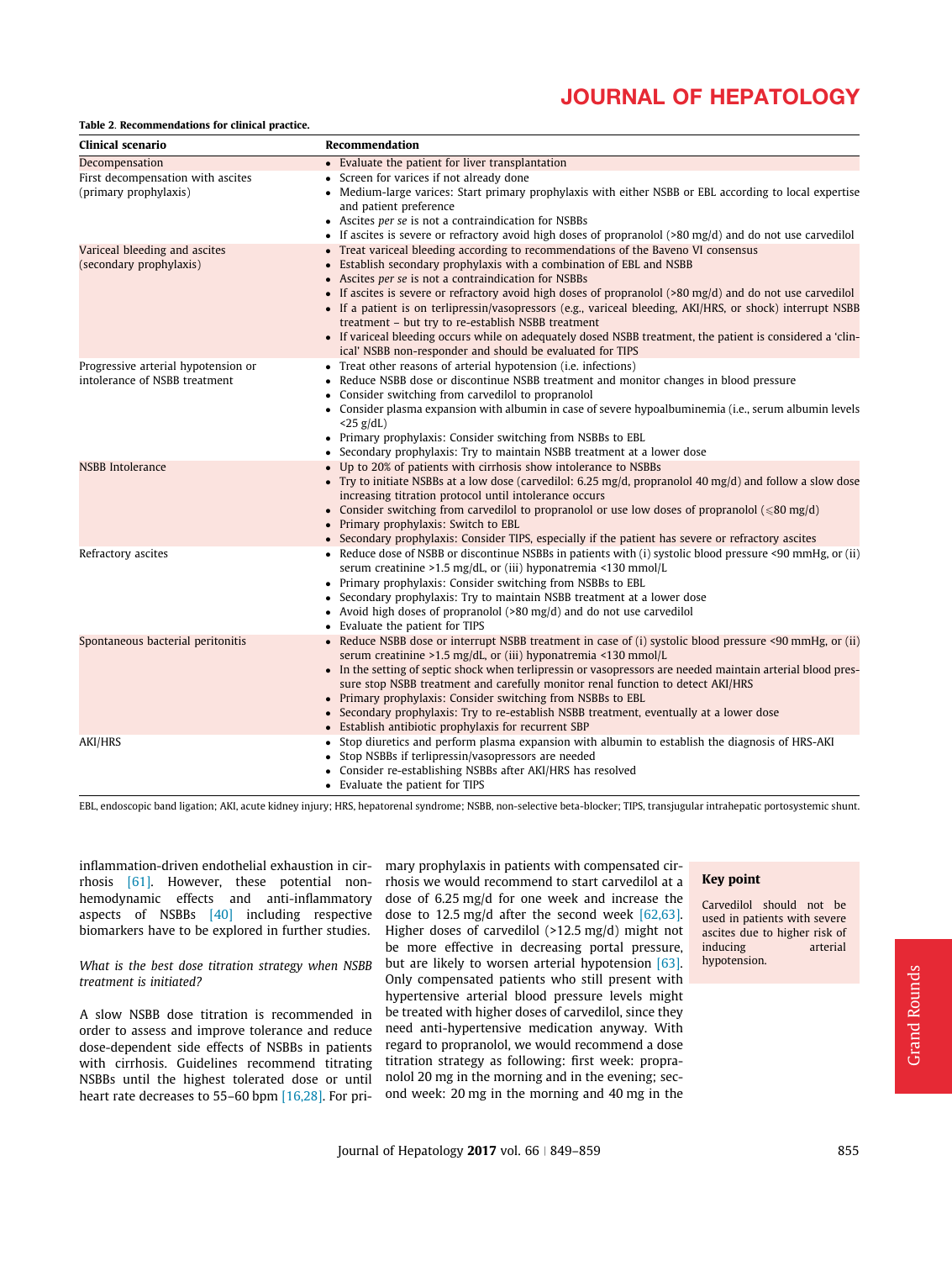evening, third week: 40 mg b.i.d. (twice a day); fourth week (if well tolerated): 40 mg morning, 20–40 mg at lunchtime, 40 mg in the evening. In our experience, a significant proportion of patients do not achieve hemodynamic response to propranolol doses <80 mg/d while 80–120 mg/d are generally well tolerated in most patients and yield higher hemodynamic response rates. For patients with severe ascites we prefer propranolol to carvedilol.

Is arterial hypotension a contraindication to NSBB therapy according to the drug label?

On first sight, there is an obvious answer: Yes, a drug that is also used for treatment of arterial hypertension is contraindicated in patients with arterial hypotension. Thus, discontinuation of NSBB treatment is common in patients with cirrhosis due to the development of an intolerance to NSBBs or arterial hypotension, with rates up to 29% reported in the study by Bossen et al. [\[34\]](#page-9-0) While the combined  $\alpha$ 1,  $\beta$ 1/ $\beta$ 2-blocker carvedilol decreases arterial blood pressure in patients with cirrhosis and ascites, the effects of traditional  $\beta$ 1/ $\beta$ 2-blockers on arterial blood pressure are modest if not used at high doses. Nevertheless, we and others [\[64\]](#page-10-0) recommend to reduce the dose or to discontinue NSBBs in cirrhotic patients who develop arterial hypotension (systolic blood pressure <90 mmHg).

## When should we stop NSBB therapy?

In clinical scenarios where the associated risks and side effects outweigh the potential benefits of NSBB therapy we recommend to discontinue NSBBs. As outlined above, the effect size of NSBB treatment is larger in secondary than in primary prophylaxis and NSBB also seem to reduce mortality in secondary prophylaxis  $[49]$ . This concept of risk stratification requires evaluation of the predominating risk factor and knowledge on the pathophysiology of the portal-hypertensive syndrome: NSBBs decrease cardiac output and thus splanchnic blood flow by blocking  $\beta$ 1-adrenergic receptors on the myocardium that are stimulated by an upregulation of the SNS. This therapeutic approach aims to decrease the consequences of a progressive portal-hypertensive state by decreasing portal pressure and the risk of variceal bleeding. In clinical scenarios where the underlying liver disease persists and portal hypertension aggravates, or if there is an additional hit such as bacterial translocation or a severe infection (i.e., SBP), systemic vascular resistance decreases [\[59\].](#page-9-0) In patients without NSBB treatment, this is compensated by a further increase in heart rate and cardiac output aiming at maintaining systemic circulation and adequate perfusion of vital organs including the kidneys. Elegant studies have shown that in advanced cirrhosis, cardiac output becomes critically dependent on the heart rate [\[65\].](#page-10-0) Thus, development of arterial hypotension (systolic blood pressure <90 mmHg), or renal failure (serum creatinine >1.5 mg/dl) during NSBB treatment are clinical signs indicative of circulatory dysfunction and detrimental effects of NSBBs in decompensated patients.

Thus, treatment decisions must consider the whole picture of the patient and be based on careful risk/benefit assessment. For example, patients on primary prophylaxis with NSBBs with ascites, side effects related to  $\beta$ -adrenergic blockade (e.g., dizziness) and low arterial blood pressure should be switched to EBL (compare clinical scenario 1).

In knowledge of this complex pathophysiology, it seems rather counterintuitive to continue NSBB treatment although the endogenous SNS is needed to maintain adequate systemic circulation and perfusion, especially if terlipressin/vasopressors are used to prevent progressive renal failure and treat HRS. Thus, we recommend stopping NSBB treatment in patients with HRS and septic/hemorrhagic shock when terlipressin or vasopressors are needed to maintain arterial blood pressure. In absence of renal impairment and arterial hypotension, low doses of propranolol  $(\leq 80 \text{ mg/d})$  seem safe but carvedilol should generally be avoided in patients with severe or refractory ascites.

### Therapy beyond guidelines

Based on the currently available data, an individualized NSBB regimen tailored to the specific pathophysiological stage of cirrhosis is likely to be the best strategy to optimize patient management at this point [\[66\]](#page-10-0). Treatment recommendations are summarized in [Table 2.](#page-6-0)

Primary prophylaxis: Several studies have demonstrated the superiority of carvedilol over propranolol in reducing portal pressure [\[63,67,68\]](#page-10-0). However, it is important to point out that carvedilol is also associated with a stronger decrease in arterial blood pressure  $[63,69]$ , increased need for diuretics [\[69\],](#page-10-0) and potentially less survival benefit (when compared to propranolol) in patients with cirrhosis and ascites on the transplant waiting list [\[54\]](#page-9-0). While we prefer to use carvedilol in primary prophylaxis for compensated patients  $[63]$ , we avoid the use of carvedilol in patients with severe or refractory ascites, as well as patients with progressive arterial hypotension [\[55\].](#page-9-0) For primary prophylaxis in patients with severe ascites we would recommend low doses of propranolol  $(\leq 80 \text{ mg/d})$  or repetitive EBL until variceal eradication. This strategy is supported by meta-analysis data showing similar survival with EBL or NSBB in primary prophylaxis [\[70,71\]](#page-10-0) and a potentially higher risk of HRS and mortality in patients with ascites treated with NSBBs if they develop hypotension [\[14\]](#page-8-0) or have advanced liver dysfunction [\[72\]](#page-10-0).

# Key point

Patients with sepsis, SBP and HRS who are in need for vasopressor should have their NSBBs treatment interrupted.

#### Key point

Low doses of propranolol  $(\leq 80$  mg per day) seem to be safe and effective in patients with severe or refractory ascites.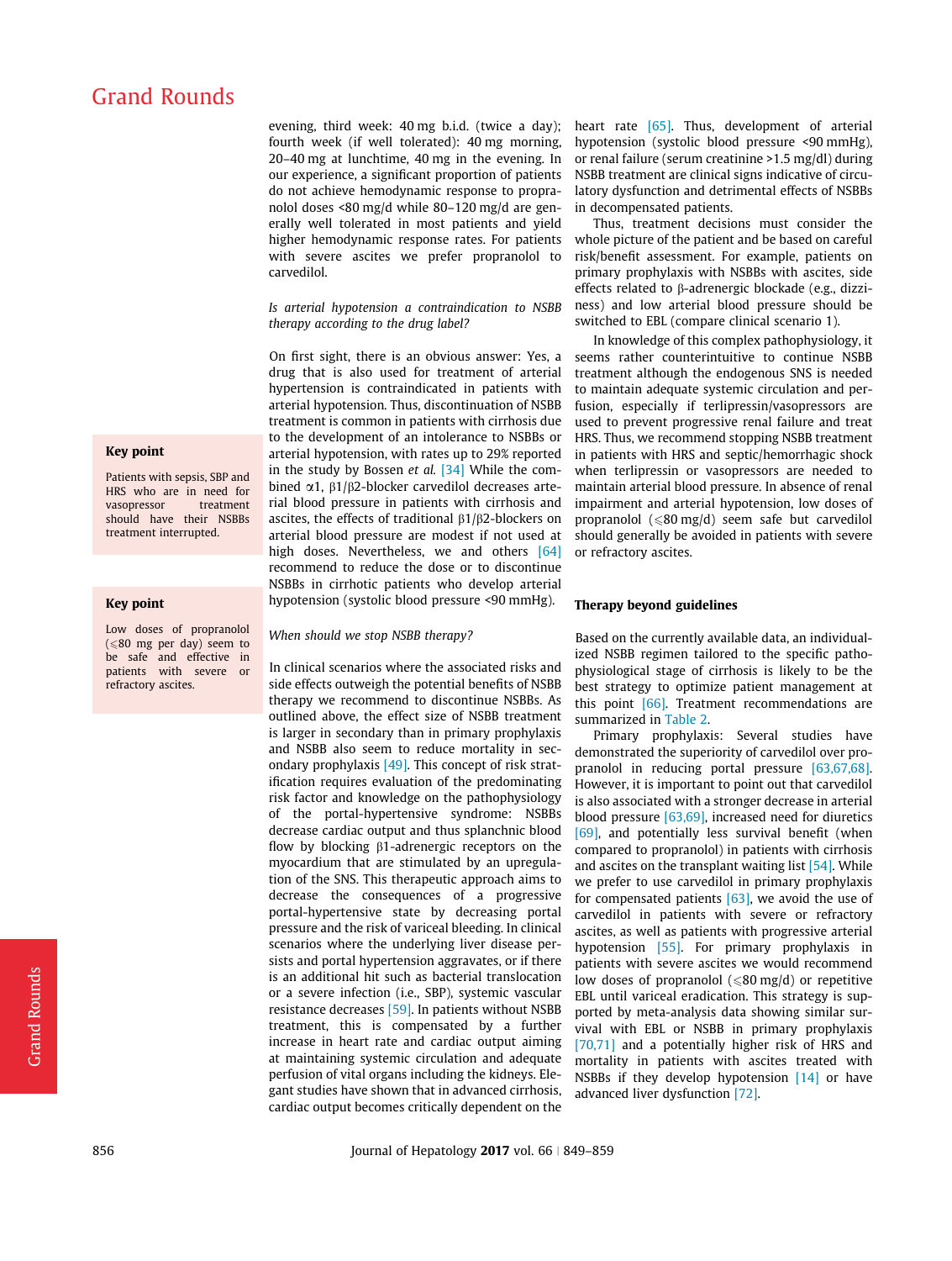<span id="page-8-0"></span>Secondary prophylaxis: If there is a strong indication for the use of NSBBs (secondary vs. primary prophylaxis), the effectiveness of NSBBs is probably more pronounced than in other scenarios. In clinical scenario 2, NSBB treatment does not only decrease the risk of rebleeding [\[73\]](#page-10-0) but might also exert non-hemodynamic effects [\[42,51\]](#page-9-0). At the same time, there is no convincing evidence of detrimental effects in uncomplicated (non-refractory, no SBP) ascites [\[34,74\]](#page-9-0). Thus, we recommend to maintain NSBB treatment in secondary prophylaxis for patients with ascites, but to avoid high doses of propranolol (>80 mg/d) and carvedilol in patients with severe or refractory ascites. Ultimately, patients with refractory ascites and a history of variceal bleeding should be evaluated for transjugular intrahepatic portosystemic shunt (TIPS), since covered stents may improve survival in these patients [\[75\]](#page-10-0), as well as liver transplantation.

In conclusion, NSBBs can be used for primary prophylaxis in patients with ascites and should be used for secondary prophylaxis of variceal bleeding. However, careful monitoring of blood pressure and renal function, as well as screening for infections should be performed to identify scenarios in which NSBB doses should be reduced or treatment discontinued. Due to the higher risk of inducing arterial hypotension, carvedilol should not be used in patients with severe or refractory ascites. In con-

trast, low doses of conventional NSBBs seem to be safe in patients with cirrhosis and severe or refractory ascites.

#### Financial support

No financial support was received in relation to this manuscript.

#### Conflict of interest

T.R. received payments for lectures from Roche, MSD, Boehringer-Ingelheim, and Gore. T.R. received travel support from Gilead, MSD, and Roche. M.M. received honoraria for consulting from Janssen, payments for lectures from Bristol-Myers Squibb, Janssen, Gore, and Roche, as well as travel support from AbbVie, Gilead, MSD, and Roche.

#### Key point

Patients should be evaluated for TIPS in case of NSBB intolerance in secondary prophylaxis especially if refractory ascites is present as well.

## Authors' contributions

Literature search (T.R., M.M.), concept of the article (T.R., M.M.), extraction of data (T.R., M.M.), drafting of the manuscript (T.R., M.M.), revision for important intellectual content (T.R., M.M.).

#### References

- [1] [Bolognesi M, Di Pascoli M, Verardo A, Gatta A. Splanchnic vasodilation and](http://refhub.elsevier.com/S0168-8278(16)30647-X/h0005) [hyperdynamic circulatory syndrome in cirrhosis. World J Gastroenterol](http://refhub.elsevier.com/S0168-8278(16)30647-X/h0005) [2014;20:2555–2563.](http://refhub.elsevier.com/S0168-8278(16)30647-X/h0005)
- [2] [Iwakiri Y. Pathophysiology of portal hypertension. Clin Liver Dis](http://refhub.elsevier.com/S0168-8278(16)30647-X/h0010) [2014;18:281–291.](http://refhub.elsevier.com/S0168-8278(16)30647-X/h0010)
- [3] [Villanueva C, Albillos A, Genesca J, Abraldes JG, Calleja JL, Aracil C,](http://refhub.elsevier.com/S0168-8278(16)30647-X/h0015) [et al. Development of hyperdynamic circulation and response to beta](http://refhub.elsevier.com/S0168-8278(16)30647-X/h0015)[blockers in compensated cirrhosis with portal hypertension. Hepatology](http://refhub.elsevier.com/S0168-8278(16)30647-X/h0015) [2016;63:197–206.](http://refhub.elsevier.com/S0168-8278(16)30647-X/h0015)
- [4] [Merkel C, Marin R, Angeli P, Zanella P, Felder M, Bernardinello E, et al. A](http://refhub.elsevier.com/S0168-8278(16)30647-X/h0020) [placebo-controlled clinical trial of nadolol in the prophylaxis of growth of](http://refhub.elsevier.com/S0168-8278(16)30647-X/h0020) [small esophageal varices in cirrhosis. Gastroenterology 2004;127:476–484.](http://refhub.elsevier.com/S0168-8278(16)30647-X/h0020)
- [5] [Qi XS, Bao YX, Bai M, Xu WD, Dai JN, Guo XZ. Nonselective beta-blockers in](http://refhub.elsevier.com/S0168-8278(16)30647-X/h0025) [cirrhotic patients with no or small varices: A meta-analysis. World J](http://refhub.elsevier.com/S0168-8278(16)30647-X/h0025) [Gastroenterol 2015;21:3100–3108](http://refhub.elsevier.com/S0168-8278(16)30647-X/h0025).
- [6] [Groszmann RJ, Garcia-Tsao G, Bosch J, Grace ND, Burroughs AK, Planas R, et al.](http://refhub.elsevier.com/S0168-8278(16)30647-X/h0030) [Beta-blockers to prevent gastroesophageal varices in patients with cirrhosis. N](http://refhub.elsevier.com/S0168-8278(16)30647-X/h0030) [Engl J Med 2005;353:2254–2261](http://refhub.elsevier.com/S0168-8278(16)30647-X/h0030).
- [7] Mandorfer M, Peck-Radosavljevic M, Reiberger T. Prevention of progression from small to large varices: are we there yet? An updated meta-analysis. Gut 2016. <http://dx.doi.org/10.1136/gutjnl-2016-312814>, pii: gutjnl-2016-312814 [Epub ahead of print] PMID: 27694143.
- [8] [Salerno F, Guevara M, Bernardi M, Moreau R, Wong F, Angeli P, et al. Refractory](http://refhub.elsevier.com/S0168-8278(16)30647-X/h0040) [ascites: pathogenesis, definition and therapy of a severe complication in](http://refhub.elsevier.com/S0168-8278(16)30647-X/h0040) [patients with cirrhosis. Liver Int 2010;30:937–947](http://refhub.elsevier.com/S0168-8278(16)30647-X/h0040).
- [9] [Ruiz-del-Arbol L, Urman J, Fernandez J, Gonzalez M, Navasa M, Monescillo A,](http://refhub.elsevier.com/S0168-8278(16)30647-X/h0045) [et al. Systemic, renal, and hepatic hemodynamic derangement in cirrhotic](http://refhub.elsevier.com/S0168-8278(16)30647-X/h0045) [patients with spontaneous bacterial peritonitis. Hepatology](http://refhub.elsevier.com/S0168-8278(16)30647-X/h0045) [2003;38:1210–1218.](http://refhub.elsevier.com/S0168-8278(16)30647-X/h0045)
- [10] [Krag A, Moller S, Burroughs AK, Bendtsen F. Betablockers induce cardiac](http://refhub.elsevier.com/S0168-8278(16)30647-X/h0050) [chronotropic incompetence. J Hepatol 2012;56:298–299.](http://refhub.elsevier.com/S0168-8278(16)30647-X/h0050)
- [11] [Krag A, Wiest R, Albillos A, Gluud LL. The window hypothesis: haemodynamic](http://refhub.elsevier.com/S0168-8278(16)30647-X/h0055) [and non-haemodynamic effects of beta-blockers improve survival of patients](http://refhub.elsevier.com/S0168-8278(16)30647-X/h0055) [with cirrhosis during a window in the disease. Gut 2012;61:967–969](http://refhub.elsevier.com/S0168-8278(16)30647-X/h0055).
- [12] [Serste T, Francoz C, Durand F, Rautou PE, Melot C, Valla D, et al. Beta-blockers](http://refhub.elsevier.com/S0168-8278(16)30647-X/h0060) [cause paracentesis-induced circulatory dysfunction in patients with cirrhosis](http://refhub.elsevier.com/S0168-8278(16)30647-X/h0060) [and refractory ascites: a cross-over study. J Hepatol 2011;55:](http://refhub.elsevier.com/S0168-8278(16)30647-X/h0060) [794–799.](http://refhub.elsevier.com/S0168-8278(16)30647-X/h0060)
- [13] [de Mattos AZ, de Mattos AA, Mendez-Sanchez N. Hepatorenal syndrome:](http://refhub.elsevier.com/S0168-8278(16)30647-X/h0065) [Current concepts related to diagnosis and management. Ann Hepatol](http://refhub.elsevier.com/S0168-8278(16)30647-X/h0065) [2016;15:474–481](http://refhub.elsevier.com/S0168-8278(16)30647-X/h0065).
- [14] [Mandorfer M, Bota S, Schwabl P, Bucsics T, Pfisterer N, Kruzik M, et al.](http://refhub.elsevier.com/S0168-8278(16)30647-X/h0070) [Nonselective beta blockers increase risk for hepatorenal syndrome and death](http://refhub.elsevier.com/S0168-8278(16)30647-X/h0070) [in patients with cirrhosis and spontaneous bacterial peritonitis. Gastroen](http://refhub.elsevier.com/S0168-8278(16)30647-X/h0070)[terology 2014;146:1680–1690 e1681](http://refhub.elsevier.com/S0168-8278(16)30647-X/h0070).
- [15] [Bosch J, Garcia-Pagan JC, Berzigotti A, Abraldes JG. Measurement of portal](http://refhub.elsevier.com/S0168-8278(16)30647-X/h0075) [pressure and its role in the management of chronic liver disease. Semin Liver](http://refhub.elsevier.com/S0168-8278(16)30647-X/h0075) [Dis 2006;26:348–362.](http://refhub.elsevier.com/S0168-8278(16)30647-X/h0075)
- [16] [de Franchis R, Baveno VIF. Expanding consensus in portal hypertension:](http://refhub.elsevier.com/S0168-8278(16)30647-X/h0080) [Report of the Baveno VI Consensus Workshop: Stratifying risk and individ](http://refhub.elsevier.com/S0168-8278(16)30647-X/h0080)[ualizing care for portal hypertension. J Hepatol 2015;63:743–752](http://refhub.elsevier.com/S0168-8278(16)30647-X/h0080).
- [17] [Reiberger T, Ferlitsch A, Payer BA, Pinter M, Schwabl P, Stift J, et al.](http://refhub.elsevier.com/S0168-8278(16)30647-X/h0085) [Noninvasive screening for liver fibrosis and portal hypertension by transient](http://refhub.elsevier.com/S0168-8278(16)30647-X/h0085) [elastography–a large single center experience. Wien Klin Wochenschr](http://refhub.elsevier.com/S0168-8278(16)30647-X/h0085) [2012;124:395–402](http://refhub.elsevier.com/S0168-8278(16)30647-X/h0085).
- [18] [Colecchia A, Montrone L, Scaioli E, Bacchi-Reggiani ML, Colli A, Casazza G, et al.](http://refhub.elsevier.com/S0168-8278(16)30647-X/h0090) [Measurement of spleen stiffness to evaluate portal hypertension and the](http://refhub.elsevier.com/S0168-8278(16)30647-X/h0090) [presence of esophageal varices in patients with HCV-related cirrhosis.](http://refhub.elsevier.com/S0168-8278(16)30647-X/h0090) [Gastroenterology 2012;143:646–654](http://refhub.elsevier.com/S0168-8278(16)30647-X/h0090).
- [19] Abraldes JG, Bureau C, Stefanescu H, Augustin S, Ney M, Blasco H, et al. Noninvasive tools and risk of clinically significant portal hypertension and varices in compensated cirrhosis: The ''Anticipate" study. Hepatology 2016; 64(6):2173–2184. [http://dx.doi.org/10.1002/hep.28824,](http://dx.doi.org/10.1002/hep.28824) PMID:27639071.
- [20] [Berzigotti A, Seijo S, Arena U, Abraldes JG, Vizzutti F, Garcia-Pagan JC, et al.](http://refhub.elsevier.com/S0168-8278(16)30647-X/h0100) [Elastography, spleen size, and platelet count identify portal hypertension in](http://refhub.elsevier.com/S0168-8278(16)30647-X/h0100)

# JOURNAL OF HEPATOLOGY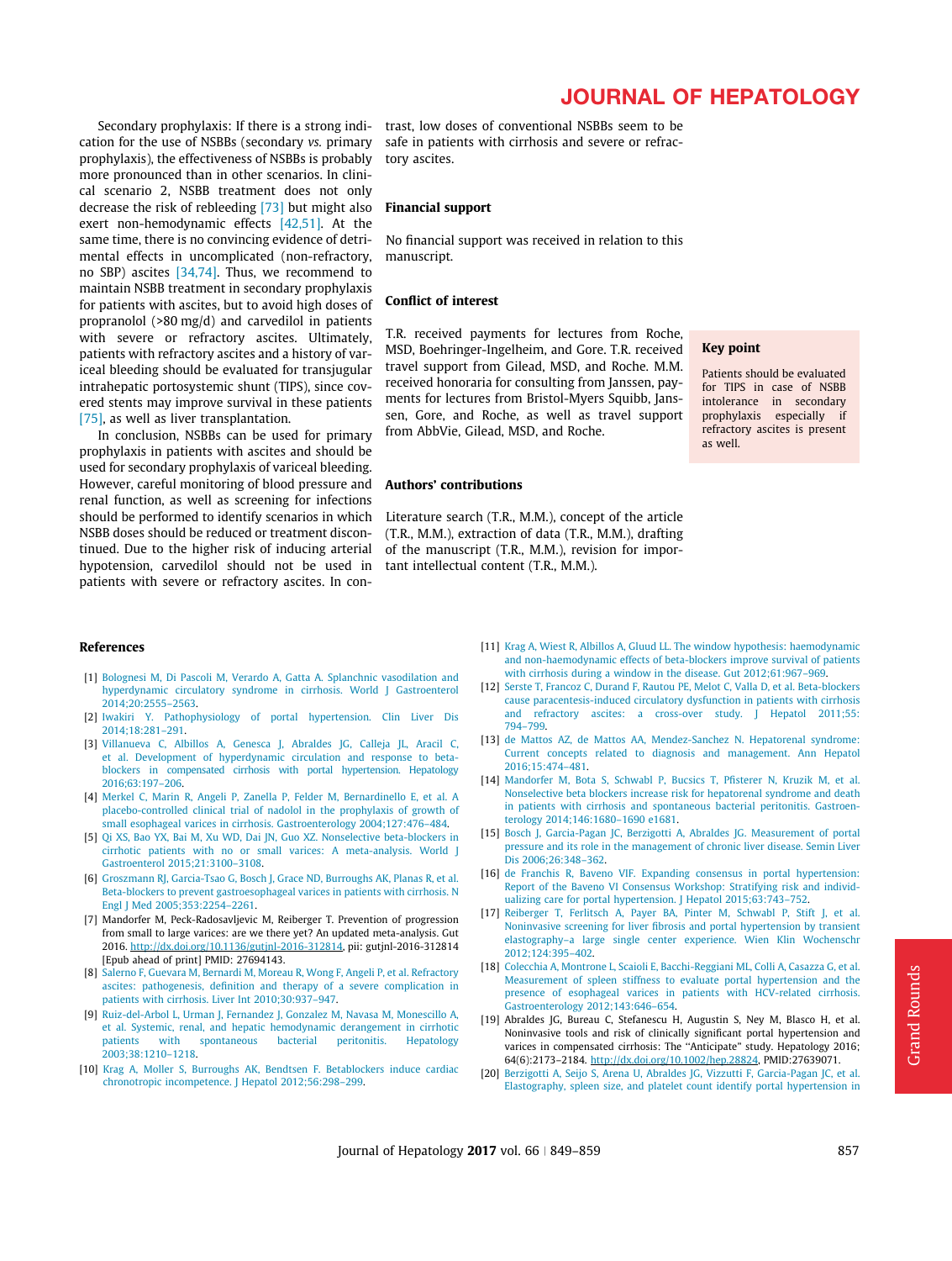<span id="page-9-0"></span>[patients with compensated cirrhosis. Gastroenterology 2013;144:102–111](http://refhub.elsevier.com/S0168-8278(16)30647-X/h0100) [e101.](http://refhub.elsevier.com/S0168-8278(16)30647-X/h0100)

- [21] [Ferlitsch M, Reiberger T, Hoke M, Salzl P, Schwengerer B, Ulbrich G, et al. Von](http://refhub.elsevier.com/S0168-8278(16)30647-X/h0105) Willebrand factor as new noninvasive predictor of portal hypertension. [decompensation and mortality in patients with liver cirrhosis. Hepatology](http://refhub.elsevier.com/S0168-8278(16)30647-X/h0105) [2012;56:1439–1447.](http://refhub.elsevier.com/S0168-8278(16)30647-X/h0105)
- [22] [Augustin S, Millan L, Gonzalez A, Martell M, Gelabert A, Segarra A, et al.](http://refhub.elsevier.com/S0168-8278(16)30647-X/h0110) [Detection of early portal hypertension with routine data and liver stiffness in](http://refhub.elsevier.com/S0168-8278(16)30647-X/h0110) [patients with asymptomatic liver disease: a prospective study. J Hepatol](http://refhub.elsevier.com/S0168-8278(16)30647-X/h0110) [2014;60:561–569](http://refhub.elsevier.com/S0168-8278(16)30647-X/h0110).
- [23] [Bosch J, Abraldes JG, Berzigotti A, Garcia-Pagan JC. The clinical use of HVPG](http://refhub.elsevier.com/S0168-8278(16)30647-X/h0115) [measurements in chronic liver disease. Nat Rev Gastroenterol Hepatol](http://refhub.elsevier.com/S0168-8278(16)30647-X/h0115) [2009;6:573–582.](http://refhub.elsevier.com/S0168-8278(16)30647-X/h0115)
- [24] [Villanueva C, Aracil C, Colomo A, Hernandez-Gea V, Lopez-Balaguer JM,](http://refhub.elsevier.com/S0168-8278(16)30647-X/h0120) [Alvarez-Urturi C, et al. Acute hemodynamic response to beta-blockers and](http://refhub.elsevier.com/S0168-8278(16)30647-X/h0120) [prediction of long-term outcome in primary prophylaxis of variceal bleeding.](http://refhub.elsevier.com/S0168-8278(16)30647-X/h0120) [Gastroenterology 2009;137:119–128.](http://refhub.elsevier.com/S0168-8278(16)30647-X/h0120)
- [25] [Villanueva C, Lopez-Balaguer JM, Aracil C, Kolle L, Gonzalez B, Minana J,](http://refhub.elsevier.com/S0168-8278(16)30647-X/h0125) [et al. Maintenance of hemodynamic response to treatment for portal](http://refhub.elsevier.com/S0168-8278(16)30647-X/h0125) [hypertension and influence on complications of cirrhosis. J Hepatol](http://refhub.elsevier.com/S0168-8278(16)30647-X/h0125) [2004;40:757–765](http://refhub.elsevier.com/S0168-8278(16)30647-X/h0125).
- [26] [Merkel C, Bolognesi M, Berzigotti A, Amodio P, Cavasin L, Casarotto IM, et al.](http://refhub.elsevier.com/S0168-8278(16)30647-X/h0130) [Clinical significance of worsening portal hypertension during long-term](http://refhub.elsevier.com/S0168-8278(16)30647-X/h0130) [medical treatment in patients with cirrhosis who had been classified as early](http://refhub.elsevier.com/S0168-8278(16)30647-X/h0130) [good-responders on haemodynamic criteria. J Hepatol 2010;52:45–53.](http://refhub.elsevier.com/S0168-8278(16)30647-X/h0130)
- [27] [Patch D, Sabin CA, Goulis J, Gerunda G, Greenslade L, Merkel C, et al. A](http://refhub.elsevier.com/S0168-8278(16)30647-X/h0135) [randomized, controlled trial of medical therapy](http://refhub.elsevier.com/S0168-8278(16)30647-X/h0135) vs. endoscopic ligation for the [prevention of variceal rebleeding in patients with cirrhosis. Gastroenterology](http://refhub.elsevier.com/S0168-8278(16)30647-X/h0135) [2002;123:1013–1019](http://refhub.elsevier.com/S0168-8278(16)30647-X/h0135).
- [28] [Tripathi D, Stanley AJ, Hayes PC, Patch D, Millson C, Mehrzad H, et al. U.K.](http://refhub.elsevier.com/S0168-8278(16)30647-X/h0140) [guidelines on the management of variceal haemorrhage in cirrhotic patients.](http://refhub.elsevier.com/S0168-8278(16)30647-X/h0140) [Gut 2015;64:1680–1704.](http://refhub.elsevier.com/S0168-8278(16)30647-X/h0140)
- [29] [Serste T, Melot C, Francoz C, Durand F, Rautou PE, Valla D, et al. Deleterious](http://refhub.elsevier.com/S0168-8278(16)30647-X/h0145) [effects of beta-blockers on survival in patients with cirrhosis and refractory](http://refhub.elsevier.com/S0168-8278(16)30647-X/h0145) [ascites. Hepatology 2010;52:1017–1022.](http://refhub.elsevier.com/S0168-8278(16)30647-X/h0145)
- [30] [Madsen BS, Nielsen KF, Fialla AD, Krag A. Keep the sick from harm in](http://refhub.elsevier.com/S0168-8278(16)30647-X/h0150) [spontaneous bacterial peritonitis: Dose of beta blockers matters. J Hepatol](http://refhub.elsevier.com/S0168-8278(16)30647-X/h0150) [2016;64:1455–1456.](http://refhub.elsevier.com/S0168-8278(16)30647-X/h0150)
- [31] [Thorhauge KH, Lindvig KP, Laleman W, Angeli P, Singh SP, Krag A. Lack of](http://refhub.elsevier.com/S0168-8278(16)30647-X/h0155) [consensus for usage of beta-blockers in end-stage liver disease. Gut](http://refhub.elsevier.com/S0168-8278(16)30647-X/h0155) [2016;65:1058–1060.](http://refhub.elsevier.com/S0168-8278(16)30647-X/h0155)
- [32] [D'Amico G, Malizia G, Bosch J. Beta-blockers in 2016: Still the safest and most](http://refhub.elsevier.com/S0168-8278(16)30647-X/h0160) [useful drugs for portal hypertension? Hepatology 2016;63:1771–1773.](http://refhub.elsevier.com/S0168-8278(16)30647-X/h0160)
- [33] [Garcia-Tsao G. Beta blockers in cirrhosis: The window re-opens. J Hepatol](http://refhub.elsevier.com/S0168-8278(16)30647-X/h0165) [2016;64:532–534](http://refhub.elsevier.com/S0168-8278(16)30647-X/h0165).
- [34] [Bossen L, Krag A, Vilstrup H, Watson H, Jepsen P. Nonselective beta-blockers](http://refhub.elsevier.com/S0168-8278(16)30647-X/h0170) [do not affect mortality in cirrhosis patients with ascites: Post Hoc analysis of](http://refhub.elsevier.com/S0168-8278(16)30647-X/h0170) [three randomized controlled trials with 1198 patients. Hepatology](http://refhub.elsevier.com/S0168-8278(16)30647-X/h0170) [2016;63:1968–1976.](http://refhub.elsevier.com/S0168-8278(16)30647-X/h0170)
- [35] [Serste T, Gustot T, Rautou PE, Francoz C, Njimi H, Durand F, et al. Severe](http://refhub.elsevier.com/S0168-8278(16)30647-X/h0175) [hyponatremia is a better predictor of mortality than MELDNa in patients with](http://refhub.elsevier.com/S0168-8278(16)30647-X/h0175) [cirrhosis and refractory ascites. J Hepatol 2012;57:274–280.](http://refhub.elsevier.com/S0168-8278(16)30647-X/h0175)
- [36] [Llach J, Gines P, Arroyo V, Rimola A, Tito L, Badalamenti S, et al. Prognostic](http://refhub.elsevier.com/S0168-8278(16)30647-X/h0180) [value of arterial pressure, endogenous vasoactive systems, and renal function](http://refhub.elsevier.com/S0168-8278(16)30647-X/h0180) [in cirrhotic patients admitted to the hospital for the treatment of ascites.](http://refhub.elsevier.com/S0168-8278(16)30647-X/h0180) [Gastroenterology 1988;94:482–487](http://refhub.elsevier.com/S0168-8278(16)30647-X/h0180).
- [37] [Krag A, Bendtsen F, Henriksen JH, Moller S. Low cardiac output predicts](http://refhub.elsevier.com/S0168-8278(16)30647-X/h0185) [development of hepatorenal syndrome and survival in patients with cirrhosis](http://refhub.elsevier.com/S0168-8278(16)30647-X/h0185) [and ascites. Gut 2010;59:105–110.](http://refhub.elsevier.com/S0168-8278(16)30647-X/h0185)
- [38] [Turco L, Garcia-Tsao G, Magnani I, Bianchini M, Costetti M, Rossi R, et al.](http://refhub.elsevier.com/S0168-8278(16)30647-X/h0190) [Progressive alterations in systemic and cardiopulmonary hemodynamics](http://refhub.elsevier.com/S0168-8278(16)30647-X/h0190) [occur in patients with cirrhosis and predict death in decompensated cirrhosis.](http://refhub.elsevier.com/S0168-8278(16)30647-X/h0190) [J Hepatol 2016;64:S213–S424 \(THU-347\).](http://refhub.elsevier.com/S0168-8278(16)30647-X/h0190)
- [39] [Giannelli V, Roux O, Rautou PE, Wiess E, Moreau R, Lebrec D, et al. Prevalence](http://refhub.elsevier.com/S0168-8278(16)30647-X/h0195) [of cardiomyopathy and impact of the use of non selective beta blockers in](http://refhub.elsevier.com/S0168-8278(16)30647-X/h0195) [end-stage liver disease. J Hepatol 2016;64:S159–S182 \(PS062\).](http://refhub.elsevier.com/S0168-8278(16)30647-X/h0195)
- [40] [Mookerjee RP, Pavesi M, Thomsen KL, Mehta G, Macnaughtan J, Bendtsen F,](http://refhub.elsevier.com/S0168-8278(16)30647-X/h0200) [et al. Treatment with non-selective beta blockers is associated with reduced](http://refhub.elsevier.com/S0168-8278(16)30647-X/h0200) [severity of systemic inflammation and improved survival of patients with](http://refhub.elsevier.com/S0168-8278(16)30647-X/h0200) [acute-on-chronic liver failure. J Hepatol 2016;64:574–582](http://refhub.elsevier.com/S0168-8278(16)30647-X/h0200).
- [41] [Perez-Paramo M, Munoz J, Albillos A, Freile I, Portero F, Santos M, et al. Effect](http://refhub.elsevier.com/S0168-8278(16)30647-X/h0205) [of propranolol on the factors promoting bacterial translocation in cirrhotic](http://refhub.elsevier.com/S0168-8278(16)30647-X/h0205) [rats with ascites. Hepatology 2000;31:43–48](http://refhub.elsevier.com/S0168-8278(16)30647-X/h0205).
- [42] [Reiberger T, Ferlitsch A, Payer BA, Mandorfer M, Heinisch BB, Hayden H, et al.](http://refhub.elsevier.com/S0168-8278(16)30647-X/h0210) [Non-selective betablocker therapy decreases intestinal permeability and](http://refhub.elsevier.com/S0168-8278(16)30647-X/h0210) [serum levels of LBP and IL-6 in patients with cirrhosis. J Hepatol](http://refhub.elsevier.com/S0168-8278(16)30647-X/h0210) [2013;58:911–921.](http://refhub.elsevier.com/S0168-8278(16)30647-X/h0210)
- [43] [Schepke M, Kleber G, Nurnberg D, Willert J, Koch L, Veltzke-Schlieker W, et al.](http://refhub.elsevier.com/S0168-8278(16)30647-X/h0215) Ligation vs. [propranolol for the primary prophylaxis of variceal bleeding in](http://refhub.elsevier.com/S0168-8278(16)30647-X/h0215) [cirrhosis. Hepatology 2004;40:65–72.](http://refhub.elsevier.com/S0168-8278(16)30647-X/h0215)
- [44] [Groszmann RJ, Bosch J, Grace ND, Conn HO, Garcia-Tsao G, Navasa M, et al.](http://refhub.elsevier.com/S0168-8278(16)30647-X/h0220) [Hemodynamic events in a prospective randomized trial of propranolol](http://refhub.elsevier.com/S0168-8278(16)30647-X/h0220) vs. [placebo in the prevention of a first variceal hemorrhage. Gastroenterology](http://refhub.elsevier.com/S0168-8278(16)30647-X/h0220) [1990;99:1401–1407.](http://refhub.elsevier.com/S0168-8278(16)30647-X/h0220)
- [45] [Poynard T, Cales P, Pasta L, Ideo G, Pascal JP, Pagliaro L, et al. Beta-adrenergic](http://refhub.elsevier.com/S0168-8278(16)30647-X/h0225)[antagonist drugs in the prevention of gastrointestinal bleeding in patients](http://refhub.elsevier.com/S0168-8278(16)30647-X/h0225) [with cirrhosis and esophageal varices. An analysis of data and prognostic](http://refhub.elsevier.com/S0168-8278(16)30647-X/h0225) [factors in 589 patients from four randomized clinical trials. Franco-Italian](http://refhub.elsevier.com/S0168-8278(16)30647-X/h0225) [Multicenter Study Group. N Engl J Med 1991;324:1532–1538.](http://refhub.elsevier.com/S0168-8278(16)30647-X/h0225)
- [46] [Gonzalez R, Zamora J, Gomez-Camarero J, Molinero LM, Banares R, Albillos A.](http://refhub.elsevier.com/S0168-8278(16)30647-X/h0230) [Meta-analysis: Combination endoscopic and drug therapy to prevent variceal](http://refhub.elsevier.com/S0168-8278(16)30647-X/h0230) [rebleeding in cirrhosis. Ann Intern Med 2008;149:109–122.](http://refhub.elsevier.com/S0168-8278(16)30647-X/h0230)
- [47] [Lebrec D, Poynard T, Hillon P, Benhamou JP. Propranolol for prevention of](http://refhub.elsevier.com/S0168-8278(16)30647-X/h0235) [recurrent gastrointestinal bleeding in patients with cirrhosis: a controlled](http://refhub.elsevier.com/S0168-8278(16)30647-X/h0235) [study. N Engl J Med 1981;305:1371–1374.](http://refhub.elsevier.com/S0168-8278(16)30647-X/h0235)
- [48] [Garcia-Tsao G, Sanyal AJ, Grace ND, Carey W. Practice Guidelines Committee](http://refhub.elsevier.com/S0168-8278(16)30647-X/h0240) [of the American Association for the Study of Liver D, Practice Parameters](http://refhub.elsevier.com/S0168-8278(16)30647-X/h0240) [Committee of the American College of G. Prevention and management of](http://refhub.elsevier.com/S0168-8278(16)30647-X/h0240) [gastroesophageal varices and variceal hemorrhage in cirrhosis. Hepatology](http://refhub.elsevier.com/S0168-8278(16)30647-X/h0240) [2007;46:922–938.](http://refhub.elsevier.com/S0168-8278(16)30647-X/h0240)
- [49] D'Amico G, Pagliaro L, Bosch J, Pharmacological treatment of portal hyper[tension: an evidence-based approach. Semin Liver Dis 1999;19:475–505](http://refhub.elsevier.com/S0168-8278(16)30647-X/h0245).
- [50] [D'Amico G, Pasta L, Morabito A, D'Amico M, Caltagirone M, Malizia G, et al.](http://refhub.elsevier.com/S0168-8278(16)30647-X/h0250) [Competing risks and prognostic stages of cirrhosis: a 25-year inception cohort](http://refhub.elsevier.com/S0168-8278(16)30647-X/h0250) [study of 494 patients. Aliment Pharmacol Ther 2014;39:1180–1193.](http://refhub.elsevier.com/S0168-8278(16)30647-X/h0250)
- [51] [Senzolo M, Cholongitas E, Burra P, Leandro G, Thalheimer U, Patch D, et al.](http://refhub.elsevier.com/S0168-8278(16)30647-X/h0255) [Beta-Blockers protect against spontaneous bacterial peritonitis in cirrhotic](http://refhub.elsevier.com/S0168-8278(16)30647-X/h0255) [patients: a meta-analysis. Liver Int 2009;29:1189–1193](http://refhub.elsevier.com/S0168-8278(16)30647-X/h0255).
- [52] [Moreau R, Jalan R, Gines P, Pavesi M, Angeli P, Cordoba J, et al. Acute-on](http://refhub.elsevier.com/S0168-8278(16)30647-X/h0260)[chronic liver failure is a distinct syndrome that develops in patients with](http://refhub.elsevier.com/S0168-8278(16)30647-X/h0260) [acute decompensation of cirrhosis. Gastroenterology 2013;144:1426–1437,](http://refhub.elsevier.com/S0168-8278(16)30647-X/h0260) [1437, e1421–e1429](http://refhub.elsevier.com/S0168-8278(16)30647-X/h0260).
- [53] [Serste T, Njimi H, Degre D, Deltenre P, Schreiber J, Lepida A, et al. The use of](http://refhub.elsevier.com/S0168-8278(16)30647-X/h0265) [beta-blockers is associated with the occurrence of acute kidney injury in](http://refhub.elsevier.com/S0168-8278(16)30647-X/h0265) evere alcoholic hepatitis. Liver Int 2015;35:1974-1982.
- [54] [Leithead JA, Rajoriya N, Tehami N, Hodson J, Gunson BK, Tripathi D, et al. Non](http://refhub.elsevier.com/S0168-8278(16)30647-X/h0270)[selective beta-blockers are associated with improved survival in patients with](http://refhub.elsevier.com/S0168-8278(16)30647-X/h0270) [ascites listed for liver transplantation. Gut 2015;64:1111–1119.](http://refhub.elsevier.com/S0168-8278(16)30647-X/h0270)
- [55] Njei B, McCarty TR, Garcia-Tsao G. Beta-blockers in patients with cirrhosis and ascites: type of beta-blocker matters. Gut 2016;65(8):1393-1394. [http://dx.](http://dx.doi.org/10.1136/gutjnl-2016-312129) [doi.org/10.1136/gutjnl-2016-312129](http://dx.doi.org/10.1136/gutjnl-2016-312129), PMID: 27207973.
- [56] [Aday AW, Mayo MJ, Elliott A, Rockey DC. The Beneficial Effect of Beta-Blockers](http://refhub.elsevier.com/S0168-8278(16)30647-X/h0280) [in Patients With Cirrhosis, Portal Hypertension and Ascites. Am J Med Sci](http://refhub.elsevier.com/S0168-8278(16)30647-X/h0280) [2016;351:169–176](http://refhub.elsevier.com/S0168-8278(16)30647-X/h0280).
- [57] [Hernandez-Gea V, Aracil C, Colomo A, Garupera I, Poca M, Torras X, et al.](http://refhub.elsevier.com/S0168-8278(16)30647-X/h0285) [Development of ascites in compensated cirrhosis with severe portal hyper](http://refhub.elsevier.com/S0168-8278(16)30647-X/h0285)[tension treated with beta-blockers. Am J Gastroenterol 2012;107:418–427.](http://refhub.elsevier.com/S0168-8278(16)30647-X/h0285)
- [58] Bang UC, Benfield T, Hyldstrup L, Jensen JB, Bendtsen F. Effect of propranolol on survival in patients with decompensated cirrhosis: A nationwide study based Danish patient registers. Liver Int 2016;36(9):1304–1312. [http://dx.doi.](http://dx.doi.org/10.1111/liv.13119) [org/10.1111/liv.13119](http://dx.doi.org/10.1111/liv.13119), PMID: 26992041.
- [59] [Bernardi M, Moreau R, Angeli P, Schnabl B, Arroyo V. Mechanisms of](http://refhub.elsevier.com/S0168-8278(16)30647-X/h0295) [decompensation and organ failure in cirrhosis: From peripheral arterial](http://refhub.elsevier.com/S0168-8278(16)30647-X/h0295) [vasodilation to systemic inflammation hypothesis. J Hepatol 2015;63:1272–1284](http://refhub.elsevier.com/S0168-8278(16)30647-X/h0295).
- [60] [Brito-Azevedo A, Perez Rde M, Coelho HS, Fernandes Ede S, Castiglione RC,](http://refhub.elsevier.com/S0168-8278(16)30647-X/h0300) [Villela-Nogueira CA, et al. Propranolol improves endothelial dysfunction in](http://refhub.elsevier.com/S0168-8278(16)30647-X/h0300) [advanced cirrhosis: the 'endothelial exhaustion' hypothesis. Gut](http://refhub.elsevier.com/S0168-8278(16)30647-X/h0300) [2016;65:1391–1392.](http://refhub.elsevier.com/S0168-8278(16)30647-X/h0300)
- [61] Brito-Azevedo A, Perez RM, Moraes Coelho HS, Fernandes ES, Castiglione RC, Villela-Nogueira CA, et al. The anti-inflammatory role of propranolol in cirrhosis: preventing the inflammatory exhaustion? J Hepatol 2017;66 (1):240–241. [http://dx.doi.org/10.1016/j.jhep.2016.08.007,](http://dx.doi.org/10.1016/j.jhep.2016.08.007) PMID: 27542323.
- [62] [Tripathi D, Ferguson JW, Kochar N, Leithead JA, Therapondos G, McAvoy NC,](http://refhub.elsevier.com/S0168-8278(16)30647-X/h0310) [et al. Randomized controlled trial of carvedilol](http://refhub.elsevier.com/S0168-8278(16)30647-X/h0310) vs. variceal band ligation for [the prevention of the first variceal bleed. Hepatology 2009;50:825–833](http://refhub.elsevier.com/S0168-8278(16)30647-X/h0310).

Grand Rounds

**Grand Rounds**